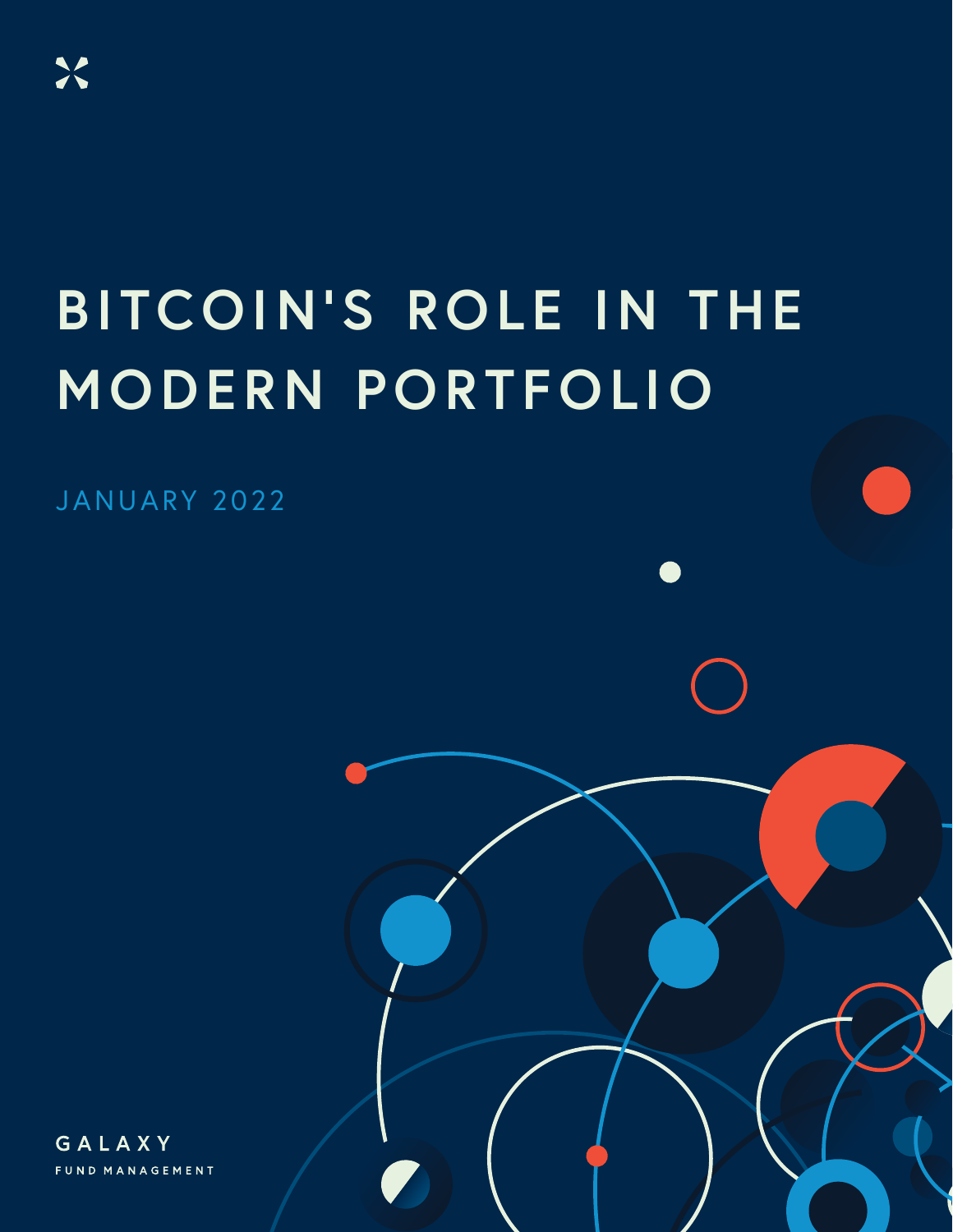### **BITCOIN HAS ARRIVED**

DISCOVER ITS POTENTIAL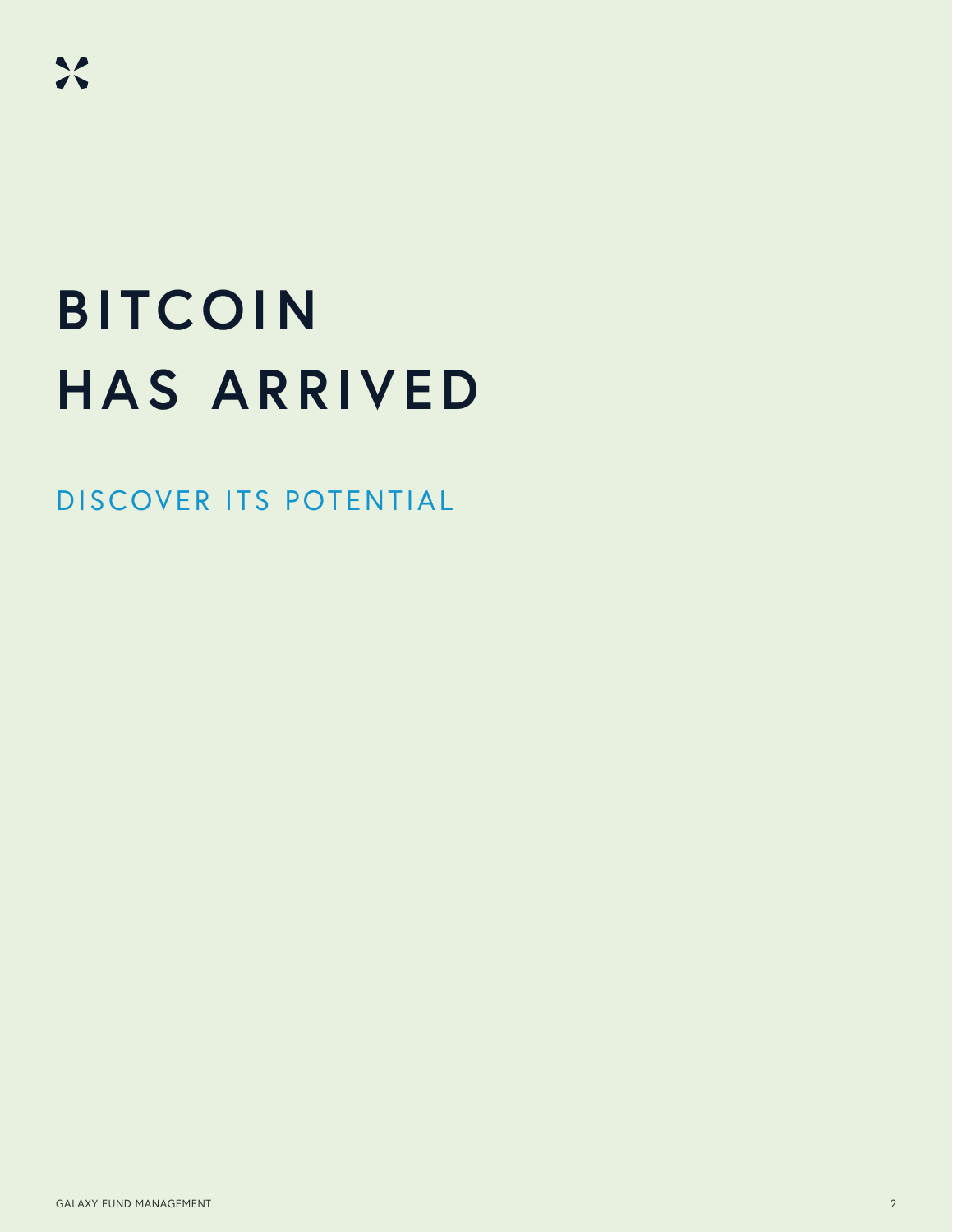# **BITCOIN: AN EMERGING ASSET**

Bitcoin has become a force of innovation since its invention in the aftermath of the 2008 financial crisis. The utility of its underlying blockchain technology has driven the value of the native digital asset that rides on top of it—bitcoin with a lowercase "b"—to become one of the world's best performing investment of the last decade.<sup>1</sup>

Originally conceived as a peer-to-peer electronic cash for the internet, bitcoin has become a next generation store of value, resistant to political censorship or interference and governed by the mathematical principles of its open source code. It is built on a long history of technological advancements in computer science, cryptography, and digital scarcity, and its disinflationary nature is designed to facilitate trustminimized, peer-to-peer transactions without a centralized intermediary in a highly secure and transparent way.

The Bitcoin blockchain can best be thought of as distributed ledger that allows for the transfer of value via its native digital asset, bitcoin, without relying on trusted third parties. Its store of value characteristics are forged from its public, predictable, and unchangeable monetary policy that allows protection from unexpected inflation. Bitcoin has created a new asset class that may become the biggest technological development since the internet. As its open-source software evolves, bitcoin will continue to differentiate itself further from traditional asset classes.

### **BITCOIN HAS CREATED A NEW ASSET CLASS THAT MAY BECOME THE BIGGEST TECHNOLOGICAL DEVELOPMENT SINCE THE INTERNET.**

Bitcoin offers one of the only verifiably scarce, immutable, and capped supply assets in the world

Only 21 million bitcoin will ever be mined

### **LIMITED SUPPLY NON-SOVEREIGN STATUS IMMUTABILITY SECURITY**

No single point of failure or control

Supply issuance resistant to macro or government influence

### Democratized digital money

國

and history

Hard-coded software defines user rules

All transactions between users are permanently recorded

Auditable transaction verification

### a

Cryptographically secured and validated transactions

Security lies in the asymmetry of the costs of performing the "proof-of-work"

The Bitcoin blockchain has never been hacked<sup>2</sup>

1) Source: Galaxy Digital Research as of 12/31/2021.

2) While custodians and exchanges that hold bitcoin have been hacked, the Bitcoin blockchain itself has never been hacked. Source: Galaxy Digital Research, Federal Reserve Bank of St. Louis, Bitcoin.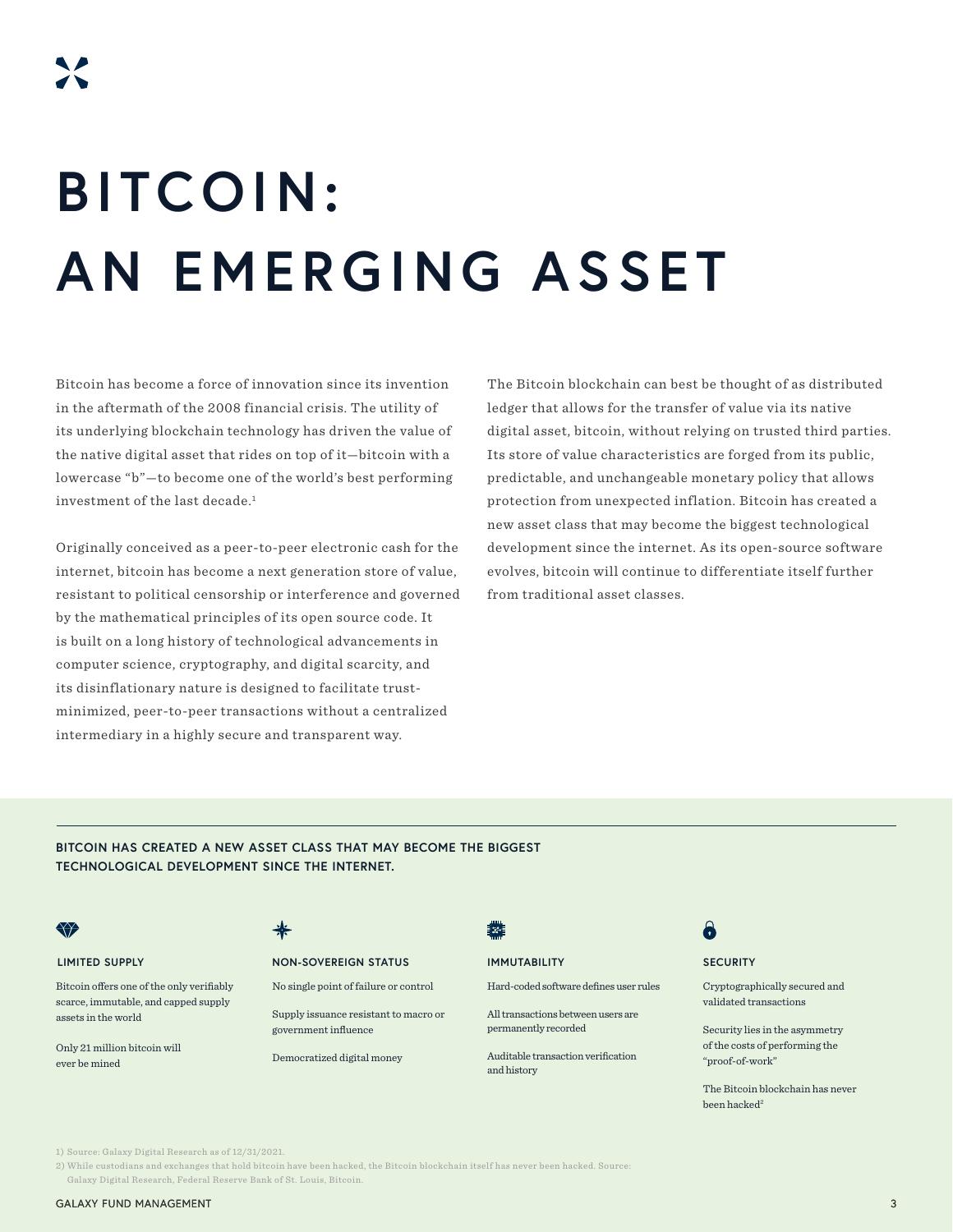# **DIGITAL GOLD FOR A DIGITAL WORLD**

Historically, society has sought the time-tested reliability of gold as a safe, durable store of value. Investors look to gold in times of market stress to preserve wealth and protect against inflation in the financial system. Gold has also played a central role in physical trade for thousands of years, but we now live in a digital world.

Bitcoin shares many of the same attractive properties of gold that have made it a great store of value for centuries. We see Bitcoin as an emergent store of value. In today's market, it's largely a risk asset, but it should trade similarly to non-fiat stores of value like gold in a steady state. Both gold and bitcoin are borderless and have no centralized power or government that controls their supply. Both are globally recognized, easily verifiable, and have limited supplies.

Yet, bitcoin has modernized and improved properties that position it as an attractive alternative to gold. Unlike gold, bitcoin is easily divisible into smaller units. While gold requires large and expensive storage facilities and is extremely difficult to physically transport, bitcoin does not require high storage costs and is weightless. Bitcoin can travel across borders in the same frictionless way that information is shared across the internet.

**BITCOIN PROVIDES INVESTORS A DIGITAL STORE OF VALUE FOR A DIGITAL WORLD.**

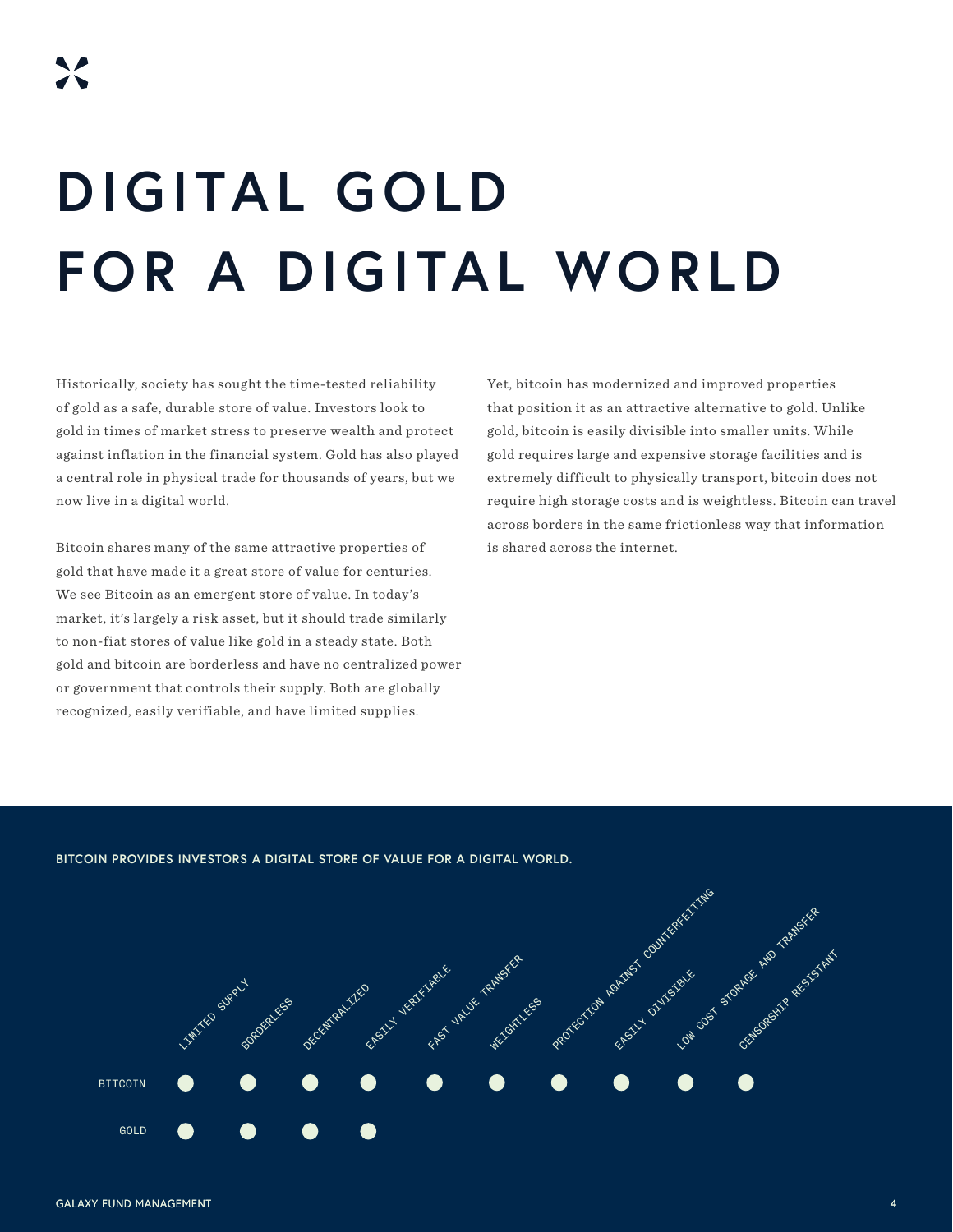

Source: Galaxy Digital Research

### **FIXED SUPPLY**

Bitcoin is one of the only verifiably scarce, fixed supply assets in the world. Bitcoin's underlying code controls how much new bitcoin is created and limits the maximum amount of bitcoin that will ever exist to 21 million. Bitcoin has a price-inelastic supply, meaning that a change in price cannot change its supply issuance. Said differently, bitcoin's supply is transparent and unchangeable; it is strictly bound and algorithmically hard-coded. An increase in the value of bitcoin does not affect its supply, and does not affect bitcoin's issuance schedule.

At time of writing, 18.9 million of that total supply has been issued as block rewards to the miners securing and validating Bitcoin's network.<sup>1</sup> Approximately every four years, the supply of bitcoin issued as mining rewards gets cut in half until eventually no more supply will be issued. The last bitcoin supply reduction occurred in May 2020, when the supply issuance was reduced from 12.5 bitcoin per block to 6.25 bitcoin per block. The next halving is expected in 2024. This "block reward" for miners will continue to be cut on a fixed schedule until it approaches zero around 2140.

Unlike most global currencies or commodities, bitcoin's transparent and immutable fixed supply properties make it a truly unique investable asset. Investors favor the fact that bitcoin's supply cannot be expanded, thereby allowing its inflation schedule to be predictable.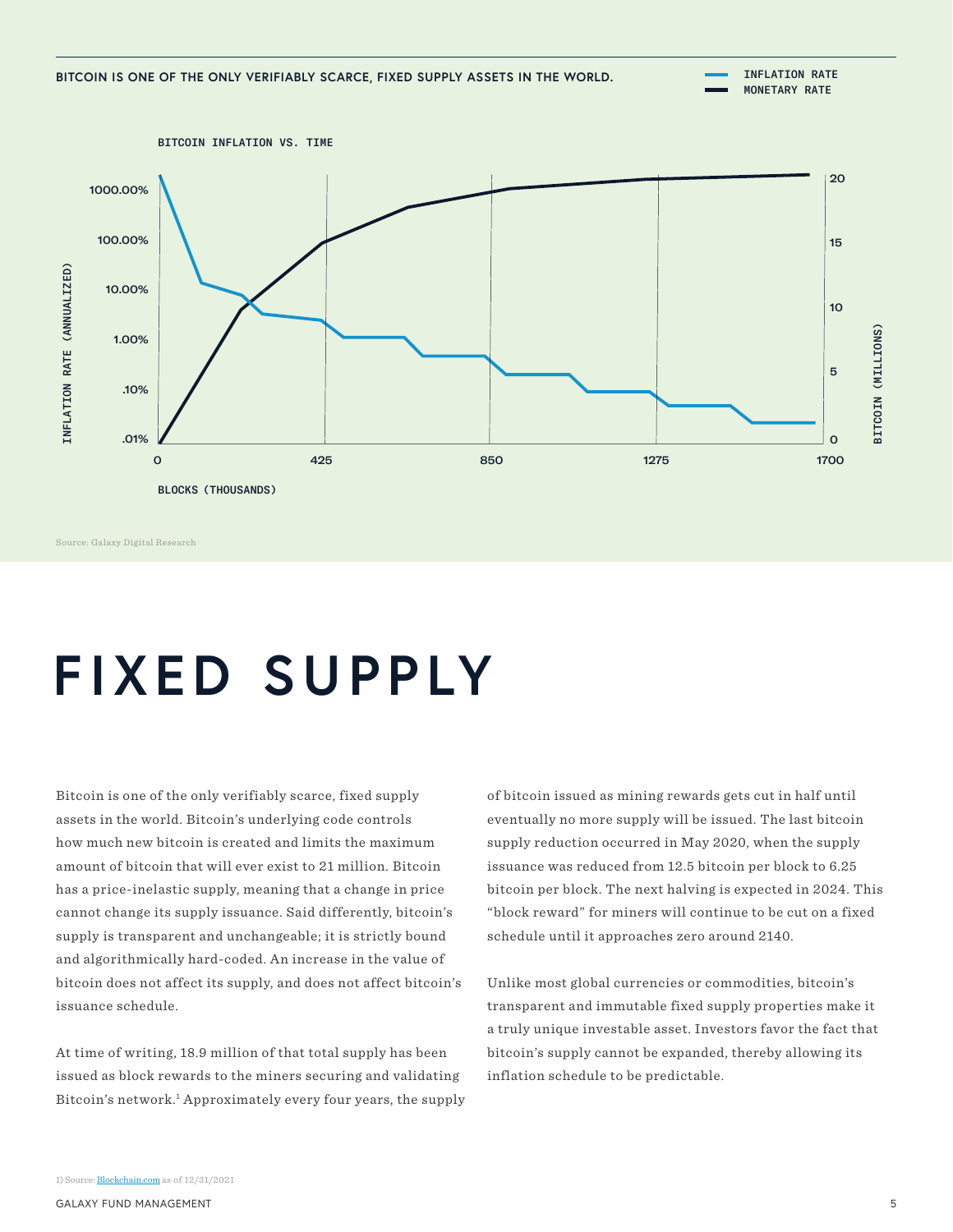# **MODERN PORTFOLIO THEORY IN THE DIGITAL AGE**

Modern portfolio theory (MPT) is a trusted analysis often used by investors to model scenarios of optimal portfolio allocations to various assets. Investors assessing the role of bitcoin in their portfolios are encouraged to utilize the same MPT approach for a quantitative-based analysis of bitcoin.

MPT demonstrates that bitcoin's history of positive returns and uncorrelated nature make it an attractive addition to traditional portfolios. Despite its volatility, adding a portfolio allocation to bitcoin generally increases the overall expected return and improves the portfolio's expected risk-adjusted returns. It also potentially diversifies some of the systemic risk that exists in today's portfolios.

Most modern portfolios present a fair degree of inherent systemic risk in the financial system. Adding bitcoin to an investment portfolio may diversify away some of this systemic risk and offers additional portfolio benefits. Our study shows the Sharpe ratio of a portfolio may be optimized somewhere near a 12% allocation to bitcoin. However, the strongest marginal improvement to a portfolio's Sharpe ratio appears to occur in the 1% to 2% range. This demonstrates that even a small percentage allocation to bitcoin in a portfolio may have an impact.



**AN ALLOCATION TO BITCOIN INCREASES EXPECTED PORTFOLIO RETURNS AND OPTIMIZES SHARPE.**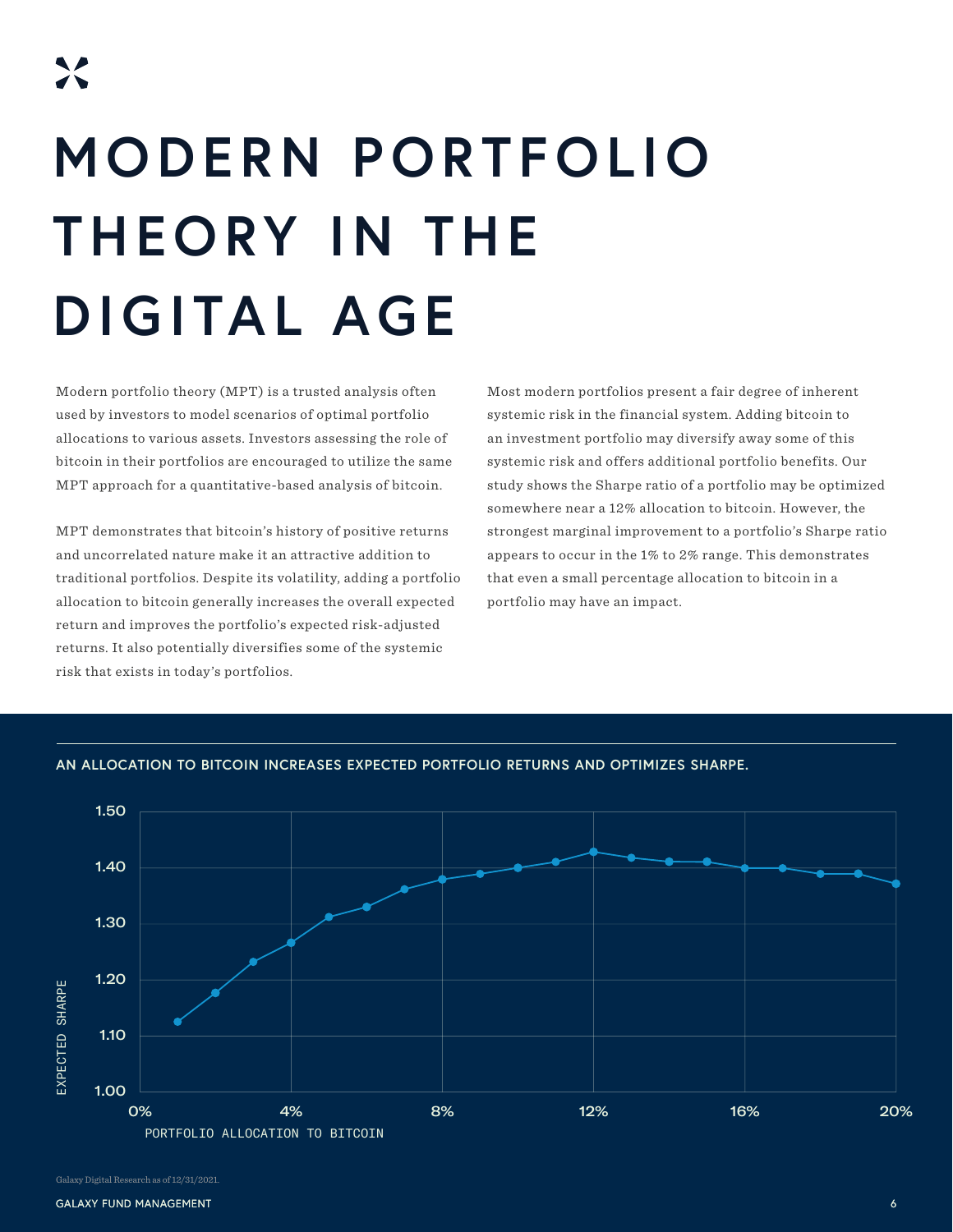# **A MACRO HEDGE AGAINST GLOBAL UNCERTAINTY**

Historically, bitcoin's correlation among established macro assets typically hovers within +/-0.20 around a zero correlation.1 Over its 12-year history, bitcoin has demonstrated very low or even slightly negative correlation to most major global asset classes, including the S&P 500, Euro Stoxx 600, Nikkei 225, MSCI Index, US Agg Bond Index, Crude WTI, Gold, the DXY, EUR, and other emerging market currencies. While many see bitcoin mainly as a risk asset that is currently more correlated to equities, we believe that it will trade similarly to non-fiat stores of value like gold in a steady state.

Many believe that bitcoin can be used as a hedge against macroeconomic uncertainty. Without question, the onset of the COVID-19 pandemic and the resulting trillions in

stimulus dramatically accelerated interest in bitcoin. As governments continue to "print money," bitcoin's fixed supply makes it all the more appealing. And as social sentiment across the world shifts away from trust in centralized institutions, bitcoin's decentralized nature makes it more appealing still.

Global markets will continue to be impacted by increasing uncertainty due to significant shifts in trade, tariff, and tax policies, as well as monetary and fiscal policies at the national level. Financial cycles are becoming increasingly severe and further quantitative easing threatens to swell central bank balance sheets, devaluing investors' purchasing power in the process. Bitcoin offers investors a potential hedge against this global uncertainty.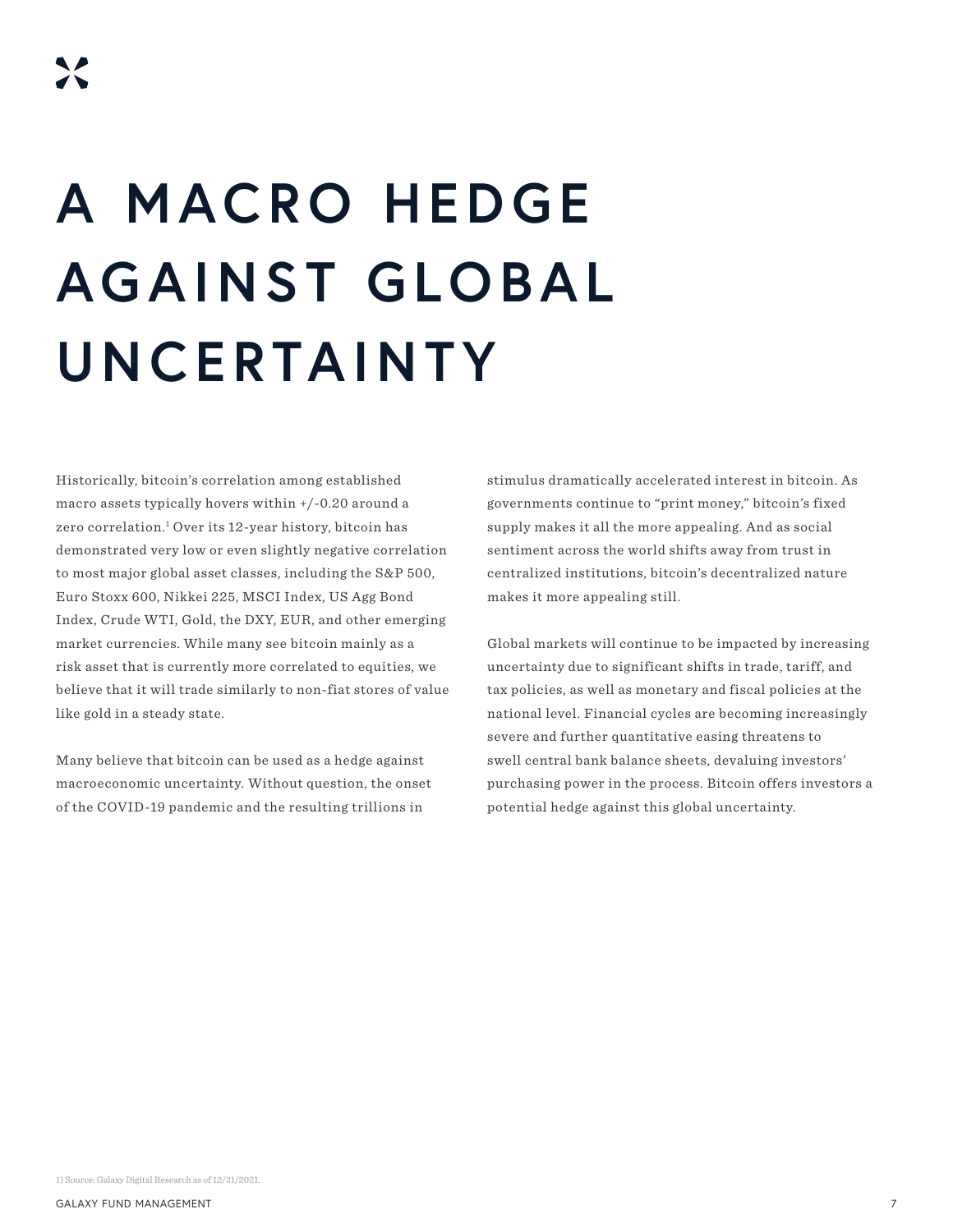

### **BITCOIN CORRELATION MATRIX MAY SERVE AS A GLOBAL HEDGE ON THE EXISTING FINANCIAL SYSTEM.**

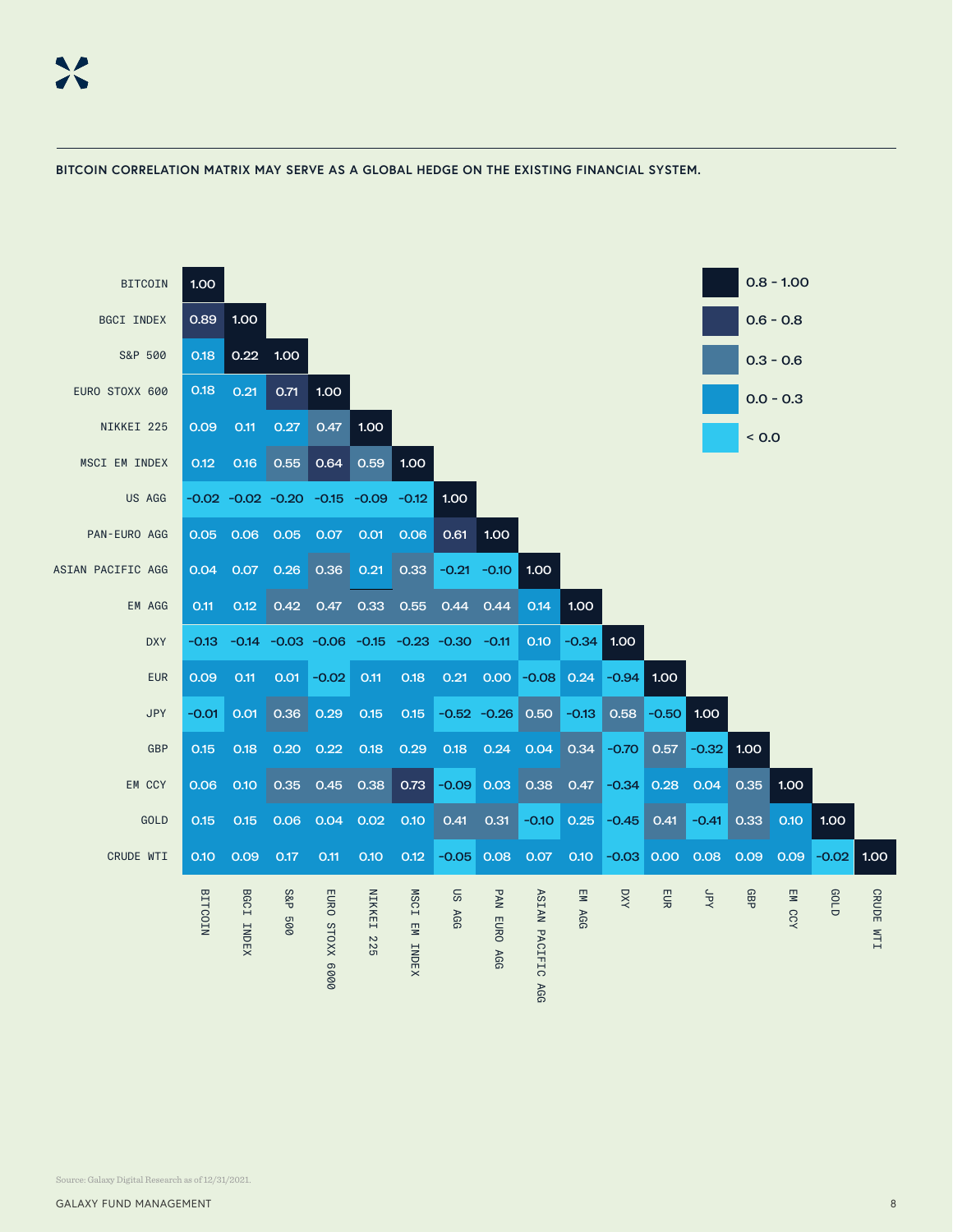# **EARLY LIFECYCLE GROWTH**

Bitcoin may seem like it has quickly exploded onto the scene, but it has steadily and consistently been making gains in adoption, usage, and awareness since its inception over 12 years ago. Its growth has been quite impressive and has provided investors with stellar absolute returns, far exceeding those of any other asset class in a similar time period.

Yet, bitcoin still has room to expand compared to other global markets. Bitcoin's current market cap stands at \$875B at time of writing.<sup>1</sup> That is still smaller than individual companies like Apple (\$2.3T) or Amazon (\$1.7T).

Further still, when compared to the size of the gold market (\$11.2T) or US stock market (\$49T) bitcoin has tremendous upside growth potential. The total value of gold is over 16x the size of bitcoin and the US stock market is over 80x the size of bitcoin.



**BITCOIN'S TOTAL MARKET CAP CONTINUES TO GROW, BUT STILL HAS TREMENDOUS ROOM TO EXPAND COMPARED TO OTHER GLOBAL MARKETS.**

GALAXY FUND MANAGEMENT  $\overline{9}$ 

Sources: Google Finance, Coin MarketCap as of 12/31/2021.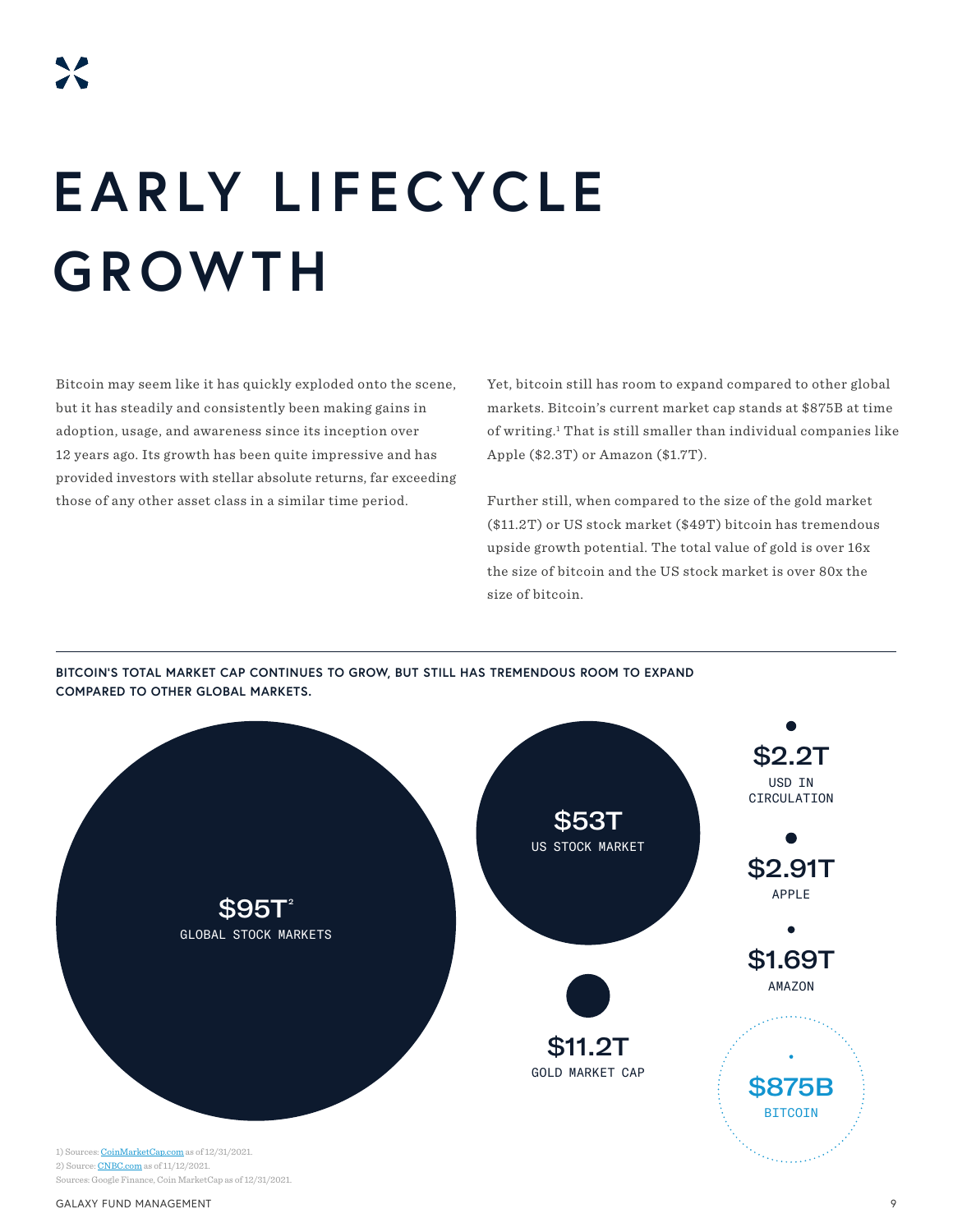# **INSTITUTIONAL ADOPTION**

Due to its open source ethos, bitcoin has traveled an unconventional growth path. Instead of being cultivated in the boardrooms or trading floors of large financial institutions like most transformative financial innovations, bitcoin first captured the hearts and minds of many retail, high-net-worth, and family office investors. Institutions took note and have started to embrace bitcoin as a part of their investment strategy given the transformative investment opportunity it presents.

Worldwide, billions of dollars of infrastructure investments have been made in the last few years to support bitcoin's robust ecosystem and enable institutional investors to invest, trade, and instantly transact with billions of dollars in daily liquidity. Progress on this front includes regulated custody, physically settled futures contracts, and regulated options contracts.

Announcements from BNY Mellon, the oldest and largest traditional financial institution, and German-based Deutsche Bank to service and custody digital assets deliver validity from players looking beyond fiat currency. Additionally, names like Fidelity, BBVA, Bakkt (primarily owned by Intercontinental Exchange), and Anchorage continue to set new standards for the custody, trading, and settlement of digital assets. They are collectively subject to regulatory oversight. Additionally, they receive ongoing audits by Big Four accounting firms and have received SOC reports as a result of routine independent SOC exams.

The "institutional herd" is arriving. BlackRock, JP Morgan, Goldman Sachs, Deutsche Bank, Morgan Stanley, Henyep Group, Square, MassMutual, Harvard and Yale are just a fraction of the growing list of traditional financial

institutions and public institutions that jumped on the digital asset bandwagon just over the last few months.

Galaxy itself has played a role in crypto's institutional infrastructure build; in partnership with Bloomberg, we launched the Bloomberg Galaxy Crypto Index (BGCI) in 2018 to improve data integrity and standardization among digital assets. Infrastructure improvements have, in turn, established the rails for institutional quality products like our Galaxy Crypto Index Fund and Galaxy Bitcoin Funds, a key reason our funds received a positive operational due diligence score from a prominent global investment consultant.

**TRADITIONAL WEALTH MANAGERS ARE ALSO WAKING UP TO THE POTENTIAL BENEFITS OF BITCOIN1**

> 60% OF ADVISORS INDICATE THAT THEY ARE LIKELY TO ALLOCATE CLIENT PORTFOLIOS TO

BITCOIN WITHIN THE NEXT 12 MONTHS.

56% OF BITCOIN HAS BECOME MORE

POSITIVE OVER THE PAST SIX MONTHS (30% MORE POSITIVE SINCE JULY)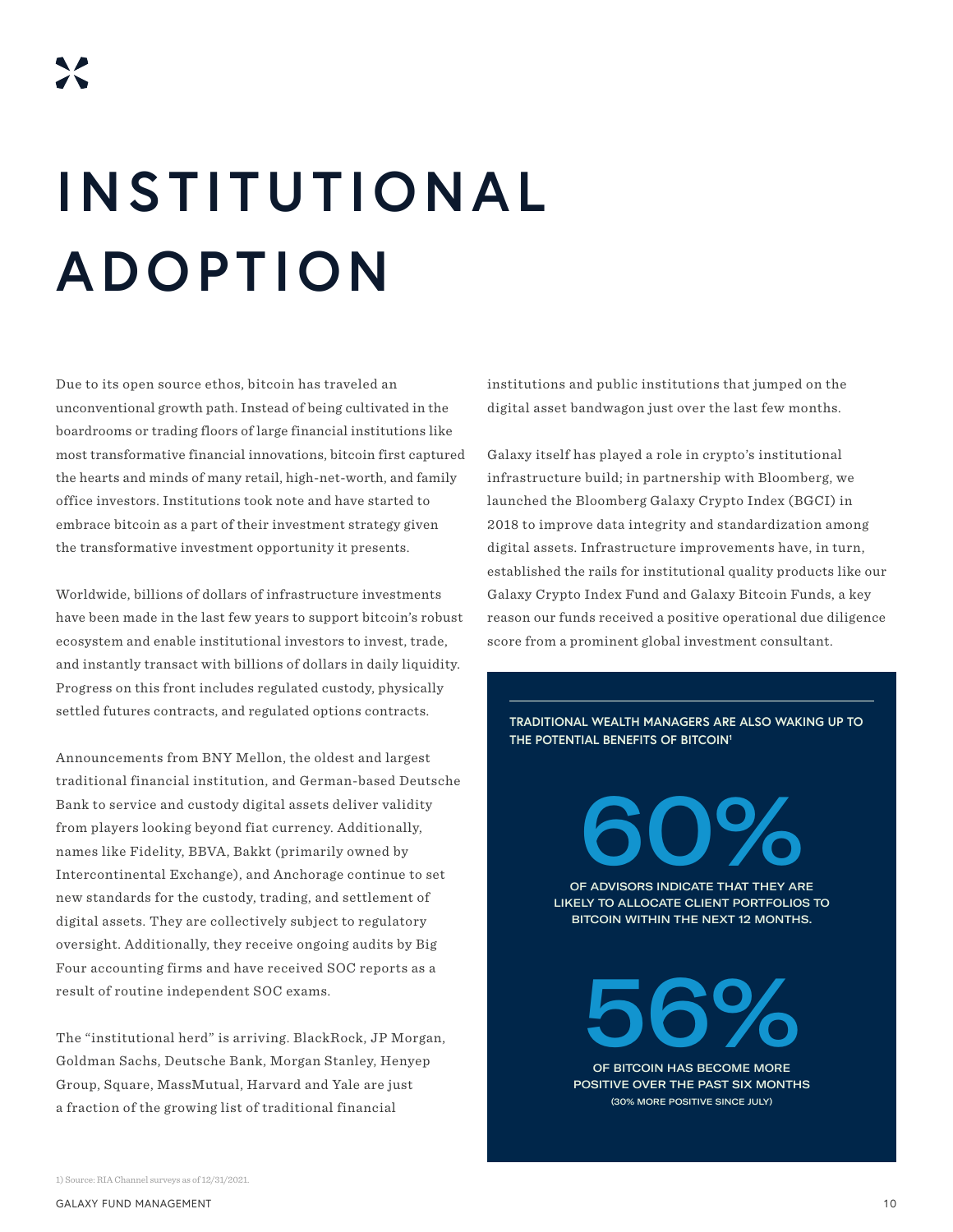## **THE FUTURE IS BRIGHT**

In just over a decade, bitcoin has transformed from a relatively obscure innovation into a \$875B, globally recognizable institutional asset with room to grow. $^1$  If bitcoin were an asset class, it would be the best performing asset of the last decade.<sup>2</sup> For sophisticated investors, it can no longer be ignored.

More and more people are discovering and investing in bitcoin every day. Open to all, bitcoin's ability to settle immense value across borders, 24/7, is unprecedented in the history of money. Bitcoin is the world's first global asset that harnesses the power of computers—and humankind's innate need to innovate—to enable a worldwide decentralized store of value. 2021 is highly likely to see further increases in bitcoin interest, innovation, and adoption.

1) Sources: [CoinMarketCap.com](https://coinmarketcap.com/currencies/bitcoin/historical-data/) as of 12/31/2021. 2) Source: Galaxy Digital Research as of 6/30/2021.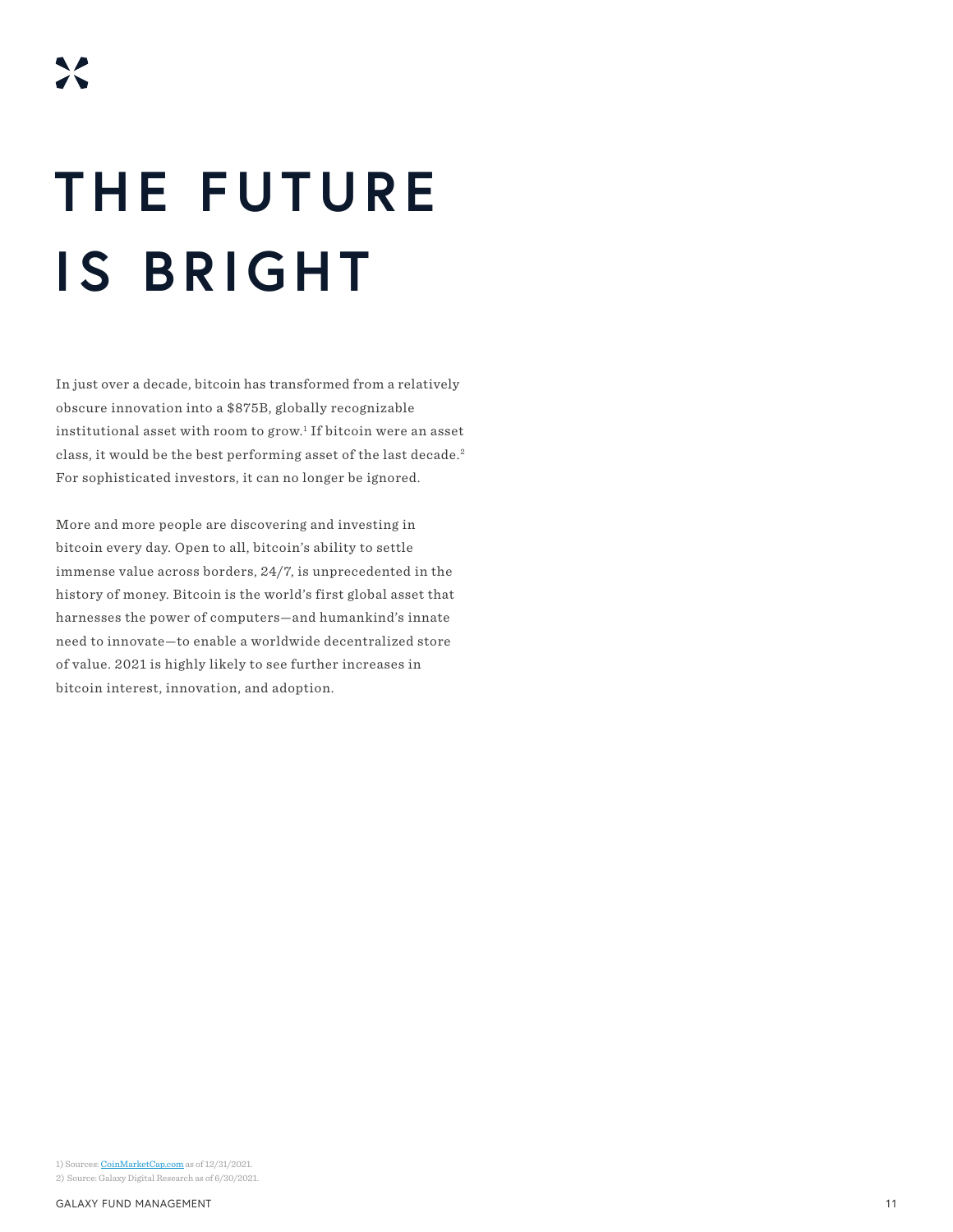### **CONTACT US**



**STEVE KURZ** Partner, Head of Asset Management Steve.kurz@galaxydigital.io



**PAUL CAPPELLI** Portfolio Manager Paul.cappelli@galaxydigital.io

**GENERAL INQUIRES** (646) 779 5998 gfmclientservice@galaxydigital.io galaxyfundmanagement.com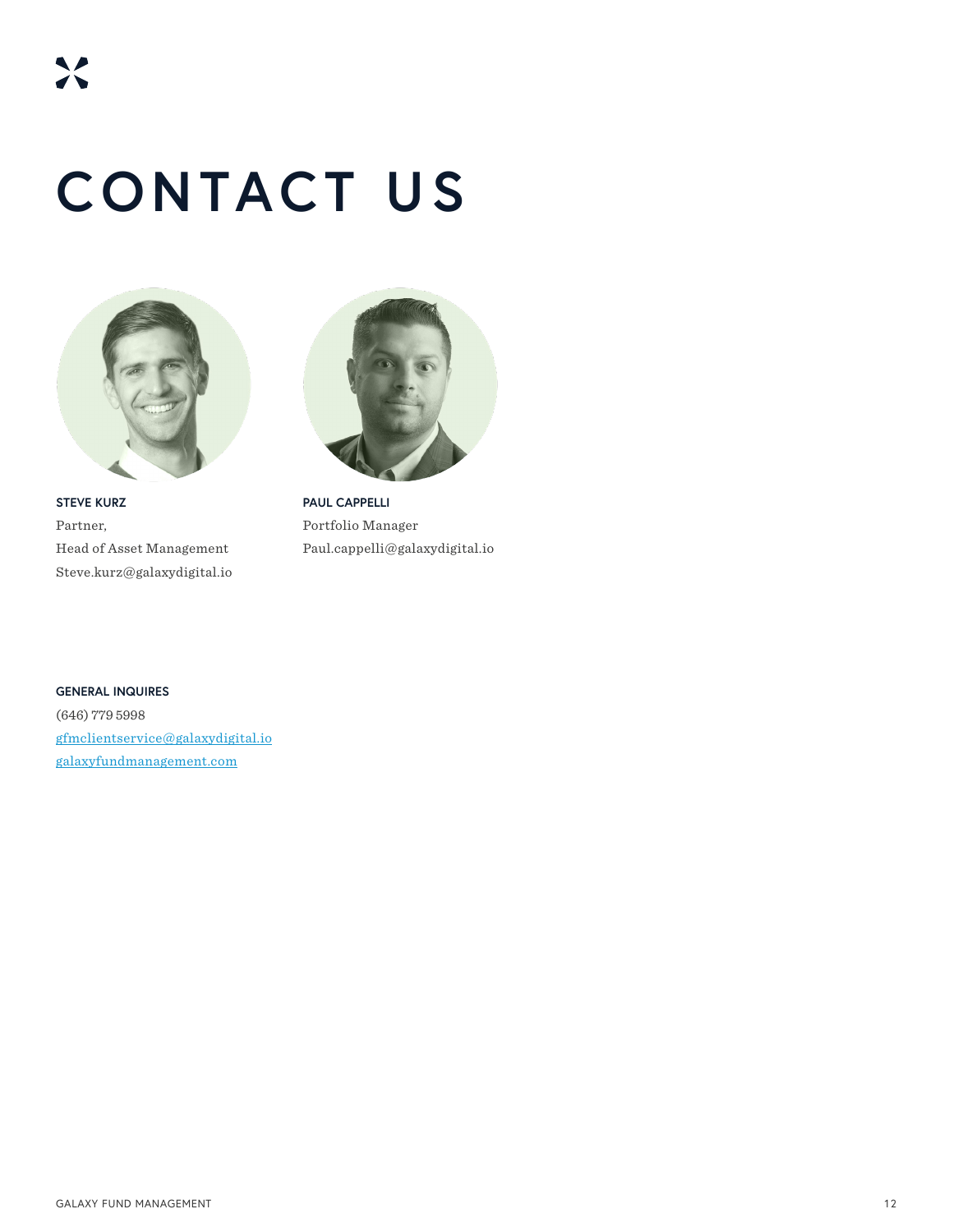### GALAXY FUNDS RISK FACTORS

**Please note that the following are not all the risk factors associated with Digital Assets or the Funds (each, a "Fund"). Refer to the Offering Memorandum of the applicable Fund for more risk factors.**

**Investment Risks Generally.** An investment in the Fund, involves a high degree of risk, including the risk that the entire amount invested may be lost. The Fund will invest in Digital Assets (such as Bitcoin, Ethereum, other cryptocurrencies or blockchain based assets, including those that represent the Decentralized Finance (or DeFi) portion or sector of the digital assets market) using strategies and investment techniques with significant risk characteristics, including risks arising from the volatility of the global Digital Assets markets and the risk of loss from counterparty defaults. The Fund's investment program may use investment techniques that involve substantial volatility and can, in certain circumstances, substantially increase the adverse impact to which the Fund may be subject. All investments made by the Fund will risk the loss of capital. No guarantee or representation is made that the Fund's investment program will be successful, that the Fund will achieve its investment objective or that there will be any return of capital invested to investors in the Fund, and investment results may vary.

**Different from Directly Owning Bitcoin, Ethereum or Other Digital Assets.** The performance of the Fund will not reflect the specific return an investor would realize if the investor actually purchased a Digital Asset. Investors in the Fund will not have any rights that Digital Asset holders have.

**No Guarantee of Return or Performance.** The obligations or performance of the Fund or the returns on investments in the Fund are not guaranteed in any way. Any losses of the Fund will be borne solely by investors in the Fund. Ownership interests in the Fund are not insured by the Federal Deposit Insurance Corporation, and are not deposits, obligations of, or endorsed or guaranteed in any way, by any banking entity.

**Regulation.** Digital Assets, including Bitcoin, Ethereum and DeFi tokens, are loosely regulated. Ongoing and future regulatory actions may alter, perhaps to a materially adverse extent, the value of a Fund's investment. If any Digital Asset is determined to be a "security" under U.S. federal or state securities laws or a Digital Asset exchange is determined to be operating illegally, it may have material adverse consequences for Digital Assets due to negative publicity or a decline in the general acceptance of Digital Assets. As such, any determination Digital Asset exchanges are operating illegally or that any Digital Asset is a security under U.S. federal or state securities laws may adversely affect the value of a particular Digital Asset or Digital Assets generally and, as a result, the value of a Fund's investment.

**Exchanges.** Exchanges may suffer from operational issues, such as delayed execution, that could have an adverse effect on the Fund. Digital Asset exchanges have been closed due to fraud, failure or security breaches. Any of the Fund's funds that reside on an exchange that shuts down or suffers a breach may be lost.

**Value.** Several factors may affect the price of Digital Assets, including Bitcoin, Ethereum and DeFi tokens, including, but not limited to: supply and demand, investors' expectations with respect to the rate of inflation, interest rates, currency exchange rates or future regulatory measures (if any) that restrict the trading of a Digital Asset or the use of a Digital Asset as a form of payment. There is no assurance that a Digital Asset will maintain its long-term value in terms of purchasing power in the future, or that acceptance of bitcoin payments by mainstream retail merchants and commercial businesses will continue to grow.

**Protocol.** Many Digital Asset networks, including Bitcoin, Ethereum and DeFi tokens, operate on open-source protocols maintained by groups of core developers. The open-source structure of these network protocols means that certain core developers and other contributors may not be compensated, either directly or indirectly, for their contributions in maintaining and developing the network protocol. Lack of incentives to, or a failure to properly, monitor and upgrade network protocol could damage a Digital Asset network. It is possible that a Digital Asset protocol has undiscovered flaws that could result in the loss of some or all assets held by the Fund. There may also be network-scale attacks against a Digital Asset protocol, which could result in the loss of some or all of assets held by the Fund. Advancements in quantum computing could break a Digital Asset's cryptographic rules. The Fund makes no guarantees about the reliability of the cryptography used to create, issue, or transmit Digital Assets held by the Fund.

**Volatility & Supply.** Values of Digital Assets have historically been highly volatile, experiencing periods of rapid price increase as well as decline. For instance, there were steep increases in the value of certain Digital Assets, including Bitcoin, over the course of 2017, and multiple market observers asserted that digital assets were experiencing a "bubble." These increases were followed by steep drawdowns. During the period from December 17, 2017 to February 5, 2018, Bitcoin experienced a decline of roughly 60%. More recently, during the period from February 13, 2020, until March 16, 2020, the value of Bitcoin fell by over 50%. Supply of Digital Assets is determined by computer code, not by a central bank. For example, uncertainty related to the effects of Bitcoin's recent and future "halving" could contribute to volatility in the Bitcoin markets. The value of the Bitcoin or other Digital Assets held by a Fund could decline rapidly in future periods, including to zero.